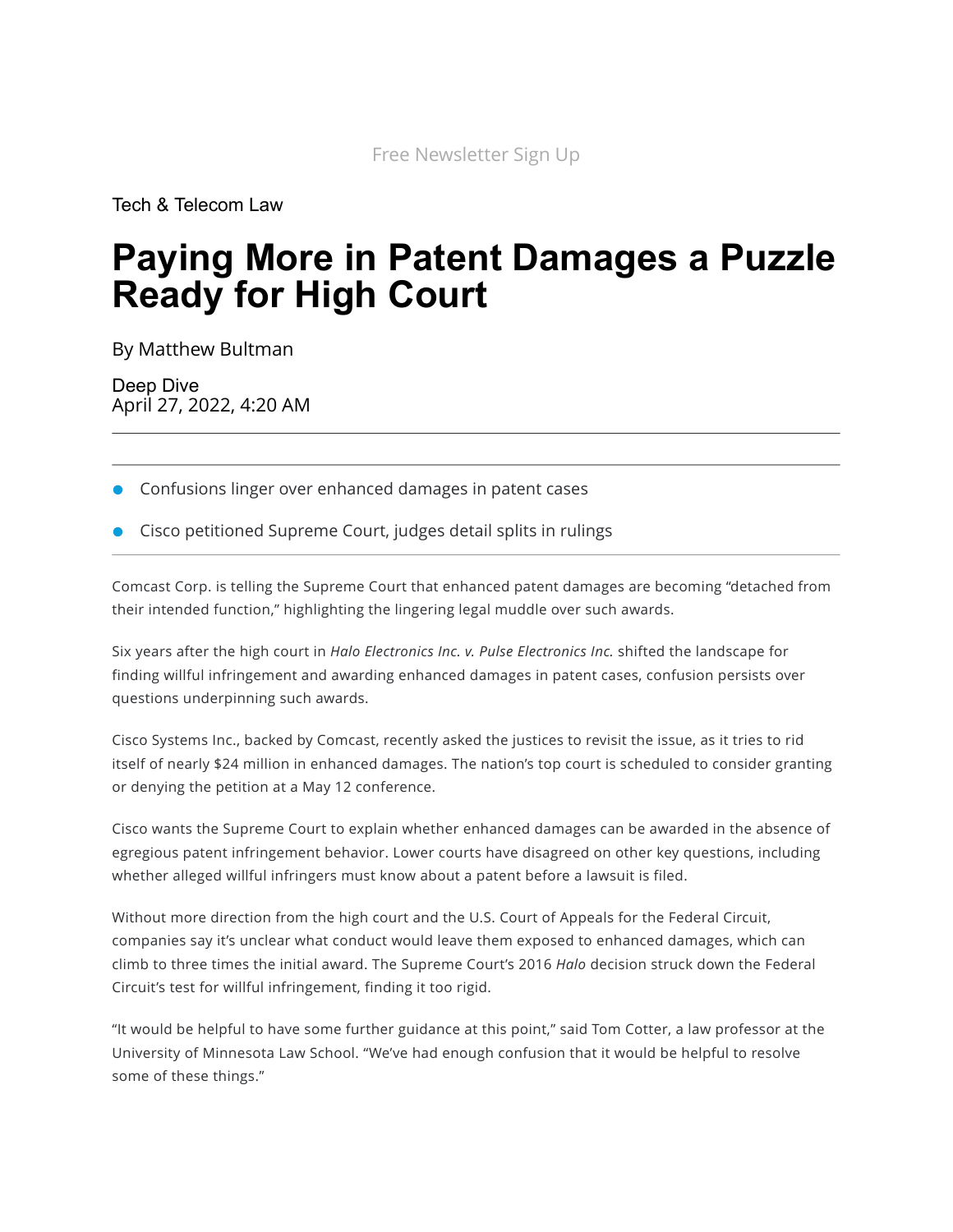#### **Infringers, Pirates**

Findings of willful infringement have jumped almost 28% since *Halo*, according to a recent study by Willamette University College of Law professor Karen [Sandrik](https://willamette.edu/law/faculty/profiles/sandrik/index.html). At the same time, enhanced damage awards are up less than 9%.

The reason more willfulness findings haven't translated into enhanced damages awards lies with the judge's discretion, attorneys and legal scholars say.

District court judges decide how much to increase damages, if at all, following a willfulness finding. The view has been that *Halo* requires drawing lines between run-of-the-mill infringement and egregious behavior—or, as the Supreme Court said, actions "characteristic of a pirate."

District court judges are "pretty good at understanding the difference between those behaviors," Sandrik said.

But Cisco told the Supreme Court, in its recent [petition](https://aboutblaw.com/2Ez) for review, that the Federal Circuit muddied the equation when it reinstated enhanced damages against it in a dispute with SRI International Inc.

The Federal Circuit said the increase was supported by, among other things, "Cisco's litigation conduct" and its "status as the world's largest networking company." Cisco argues those things should have nothing to do with enhancement of damages.

Comcast, in an [amicus](https://aboutblaw.com/2EB) brief filed April 18 supporting Cisco, argued the purpose of enhanced damages is to punish "egregious infringement." Litigation strategy, Comcast says, should be irrelevant.

"It's probably best if somebody clarifies the test," said Blair [Jacobs,](https://www.mckoolsmith.com/professionals-Blair_Jacobs) an attorney at McKool Smith in Washington.

#### **Putting on Notice**

To obtain enhanced damages based on willful infringement, a patent owner must show the defendant knew about the patent.

A question district courts can't seem to agree on is: Must a defendant know about the patent before the suit is filed? Or is the complaint enough to put them on notice?

Judge William Alsup in the U.S. District Court for the Northern District of California detailed the split in a [ruling](https://news.bloomberglaw.com/ip-law/google-gets-sonos-claims-for-enhanced-patent-damages-dismissed) last month involving Google LLC and Sonos Inc.

Alsup came down on the side of generally not allowing complaints to serve as notice. Other judges have said a complaint can supply the knowledge required for willfulness once the defendant company has a chance to evaluate the complaint's allegations.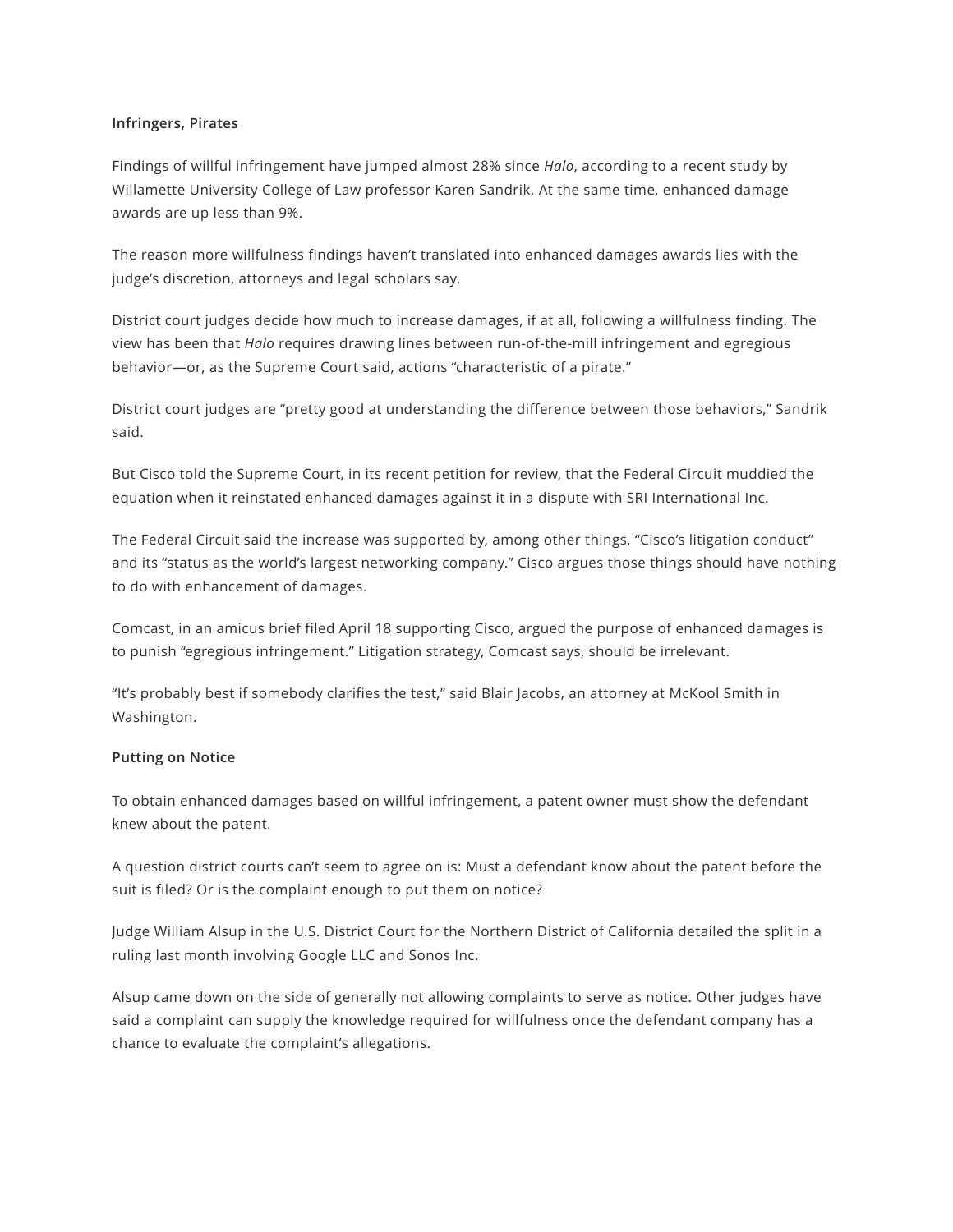Despite the divide among district courts, the Federal Circuit has "steadfastly refused" to address the issue, NetScout Systems Inc. told the Supreme Court in a separate case seeking [review.](https://news.bloomberglaw.com/ip-law/justices-urged-to-settle-divide-over-enhanced-patent-damages-test) The petition, which took issue with a \$2.8 million damages enhancement in a fight related to computer network technology, was denied last year.

"A decision one way or the other would be really helpful to all the decision makers trying to operate in the patent space," said Ken [Parker,](https://www.haynesboone.com/people/parker-kenneth) an attorney at Haynes and Boone LLP in Southern California. "You don't want your rule to be venue dependent."

The issue can impact strategies. Alsup, for example, worried that allowing a complaint to serve as notice could circumvent the "worthwhile practice" of patent owners sending cease-and-desist letters before suing.

And as long as there remains a divide, it can impact patent owners' decisions on where to sue. The Eastern District of Texas is one court that, unlike Alsup, has allowed willfulness-based enhanced damages claims based on post-suit knowledge.

"If you're a patent owner that might be a better district to [sue in], rather than say, the Northern District of California if you hadn't sent out a warning letter before filing the complaint," said [Robert](https://www.procopio.com/people/robert-h-sloss/) Sloss, an attorney at Procopio Cory Hargreaves & Savitch LLP in Palo Alto, Calif.

#### **Head in the Sand**

There is also a question of how to deal with the companies accused of sticking their heads in the sand, ignoring patents and letters that allege infringement.

In East Texas, Judge Rodney Gilstrap allowed a willful infringement claim against HTC Corp. to survive a motion to dismiss based on an alleged policy of not reviewing other people's patents. Gilstrap said such alleged willful blindness was a substitute for actual knowledge.

A judge in Delaware, however, tossed a claim for enhanced damages against Intel Corp. that was based on a similar alleged policy.

"That is also something of a live issue—whether willful blindness or something short of literal intent to infringe can substitute for intentional, willful infringement," Cotter said.

Where ignorance has come back to bite companies is when judges are deciding whether to enhance damages. Sandrik noted a company was dinged in New York federal court for "ostrich-like, head-in-thesand behavior" after it was informed of alleged infringement but didn't investigate it.

It's not possible for large companies to search all patents or respond to every infringement letter. But Sandrik suggested a well thought-out policy is important.

"Those are the ones that the courts are really nailing right now—the ones that don't have an intentional strategy," Sandrik said.